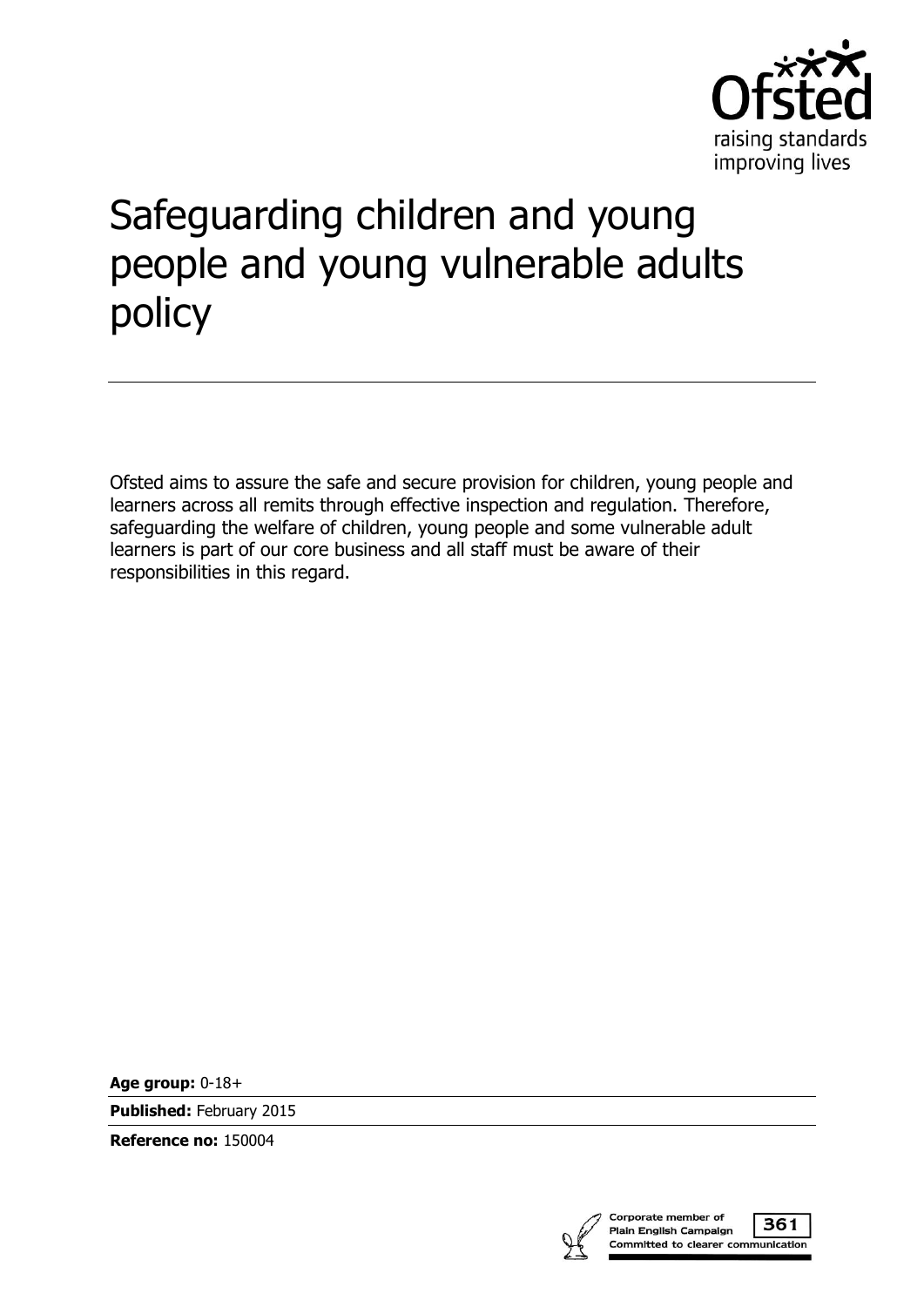The Office for Standards in Education, Children's Services and Skills (Ofsted) regulates and inspects to achieve excellence in the care of children and young people, and in education and skills for learners of all ages. It regulates and inspects childcare and children's social care, and inspects the Children and Family Court Advisory and Support Service (Cafcass), schools, colleges, initial teacher training, further education and skills, adult and community learning, and education and training in prisons and other secure establishments. It assesses council children's services, and inspects services for looked after children, safeguarding and child protection.

If you would like a copy of this document in a different format, such as large print or Braille, please telephone 0300 123 1231, or email enquiries@ofsted.gov.uk.

You may reuse this information (not including logos) free of charge in any format or medium, under the terms of the Open Government Licence. To view this licence, visit www.nationalarchives.gov.uk/doc/open-government-licence/, write to the Information Policy Team, The National Archives, Kew, London TW9 4DU, or email: psi@nationalarchives.gsi.gov.uk.

This publication is available at: www.gov.uk/government/organisations/ofsted

Interested in our work? You can subscribe to our website for news, information and updates at http://eepurl.com/iTrDn.

Piccadilly Gate Store Street Manchester M1 2WD

T: 0300 123 1231 Textphone: 0161 618 8524 E: enquiries@ofsted.gov.uk W: www.gov.uk/government/organisations/ofsted

No. 150004

 $\mathsf{Of}^{\mathsf{xxx}}_{\mathsf{C}}$ 

© Crown copyright 2015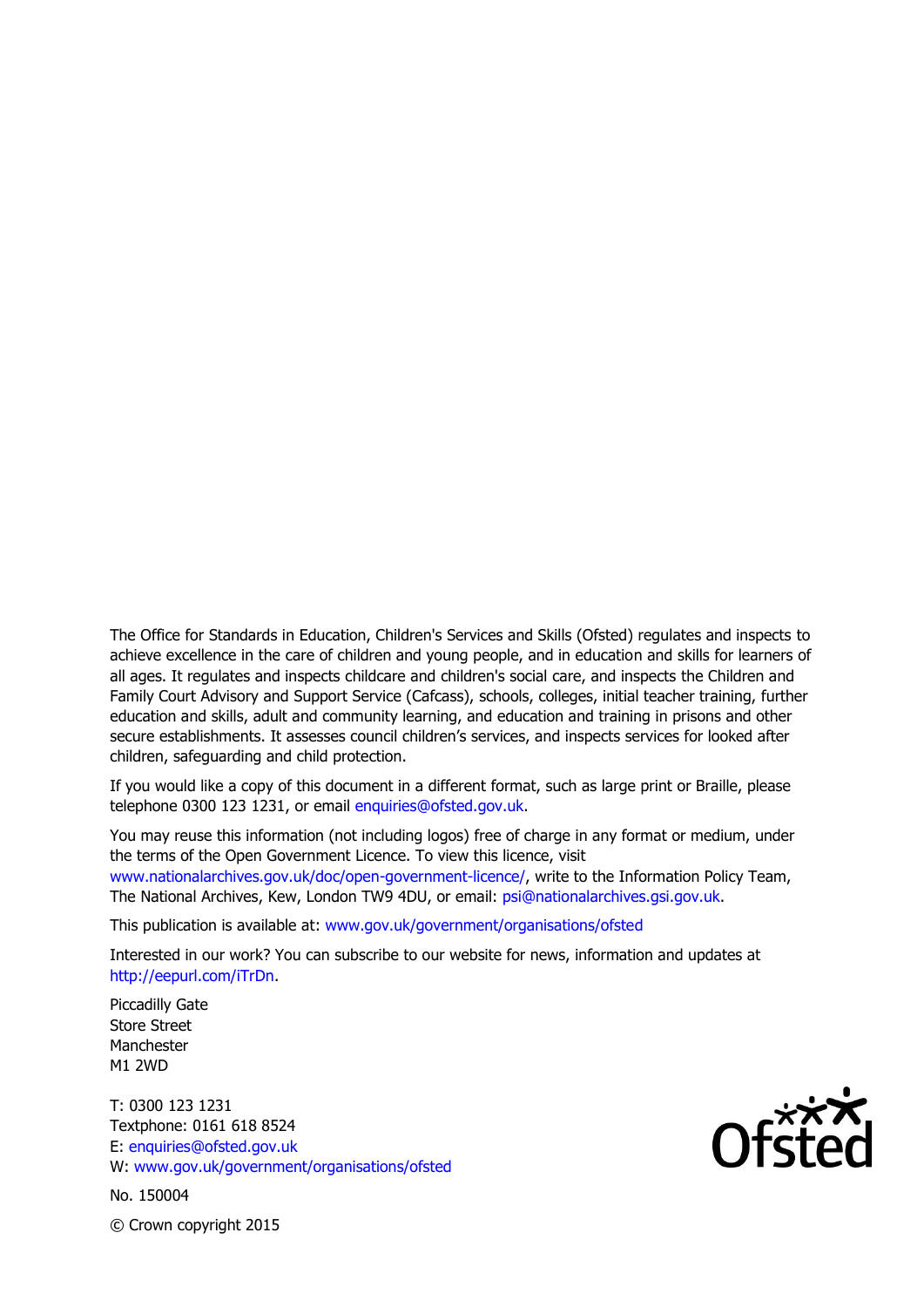# **Contents**

| <b>Purpose</b>                                                          | 4  |
|-------------------------------------------------------------------------|----|
| The definition of safeguarding $-$ children and young people            | 5  |
| <b>Aims and objectives</b>                                              | 6  |
| <b>Ofsted's responsibilities</b>                                        | 7  |
| Safeguarding vulnerable adults                                          | 9  |
| <b>Ofsted's responsibilities</b>                                        | 10 |
| <b>Ofsted Safeguarding Group</b>                                        | 10 |
| Annex A: Assessment of risk in settings, where children attend, because |    |
| individuals reside on the premises or have access to children and young |    |
| people                                                                  | 12 |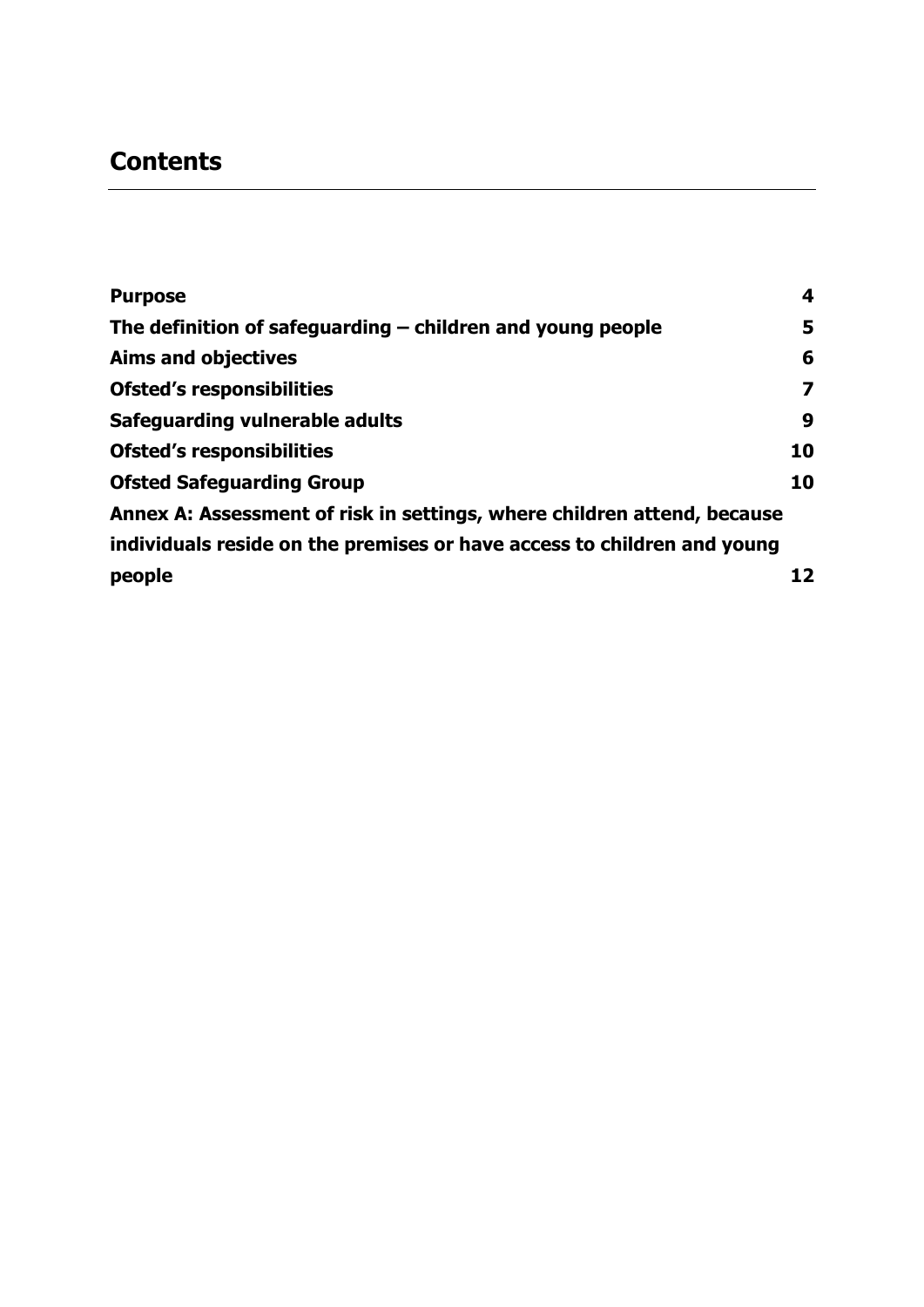

#### <span id="page-3-0"></span>**Purpose**

- 1. This document outlines Ofsted's policy on identifying and responding to concerns regarding the safeguarding and protection of children and young people, with a specific section on protection of vulnerable adults. This policy, with the associated procedures, provides guidance for all staff who may come across concerns of this nature within the context of their work for Ofsted. These include:
	- all members of Ofsted's workforce, both inspectors and office-based staff
	- additional inspectors
	- other individuals, consultants and agencies contracted by Ofsted.
- 2. The policy seeks to promote effective multi-agency working in light of the Children Act 2004 and Working Together to Safeguard Children (DfE 2013).
- 3. Ofsted inspects settings and services for young people, some of whom are vulnerable adults. The policy and procedure for responding to concerns regarding the protection of vulnerable adults, when these are identified through inspection or other activity, are incorporated in this document. Although the legislative and policy base is different when responding to the safeguarding needs for adults, most of the principles and procedures for staff are the same as those for children and young people.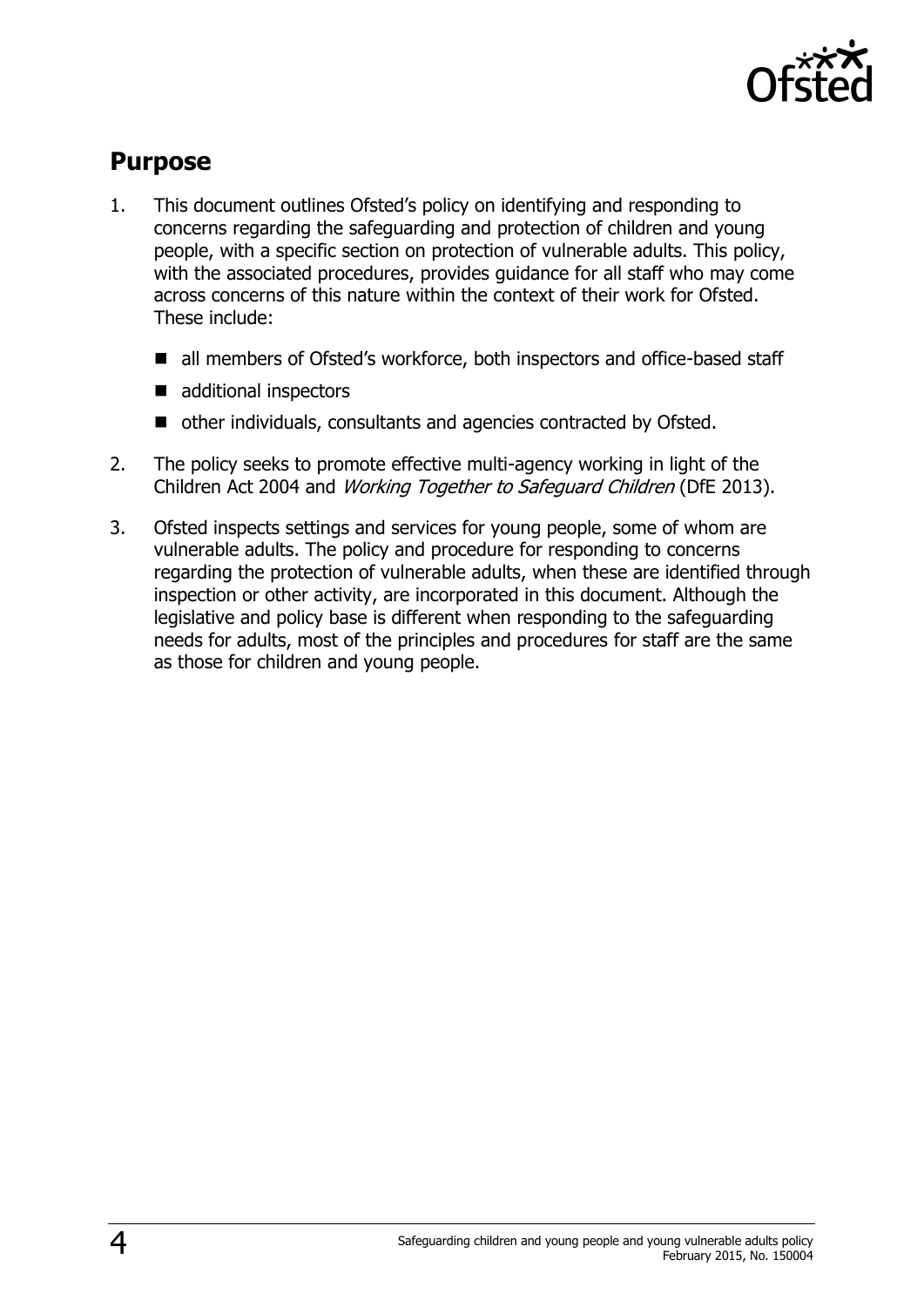

## <span id="page-4-0"></span>**The definition of safeguarding – children and young people**

- 4. In relation to children and young people, Ofsted adopts the definition used in the Children Act 2004<sup>1</sup> and the Department for Education (DfE) guidance document: *Working Together to Safeguard Children* 2013 (paragraph 2),<sup>2</sup> which define safeguarding and promoting children and young people's welfare as:
	- **P** protecting children from maltreatment
	- **P** preventing impairment of children's health or development
	- $\blacksquare$  ensuring that children are growing up in circumstances consistent with the provision of safe and effective care, and
	- taking action to enable all children to have the best outcomes.

The above statutory guidance defines child protection as part of safeguarding and promoting welfare. Child protection is the activity undertaken to protect specific children who are suffering, or are likely to suffer, significant harm.

- 5. For the purposes of this policy, Ofsted's responsibilities cover:
	- $\blacksquare$  identifying specific safeguarding concerns that need to be raised with a senior manager within the responsible provider and/or authority as part of inspection or regulation work. Such concerns could include but may not be limited to:
		- no designated senior person for child protection within a school
		- $-$  inadequate safeguarding arrangements in a nursery
		- incomplete records of serious incidents in a children's home
		- $-$  inadequate response to bullying within a school
		- poor and unsafe social work practice by a council or other agencies in the recent past
		- incomplete records of recruitment checks/inadequate recruitment checking processes
		- $\overline{a}$  lack of clarity about the safeguarding needs of children, young people and vulnerable adults
		- concern about the presence of radicalisation and/or extremism within any setting or the failure to address such issues appropriately
		- failure to share information on children and young people on child protections plans with relevant providers

-

<sup>&</sup>lt;sup>1</sup> The Children Act 2004: www.legislation.gov.uk/ukpga/2004/31/part/2/crossheading/general <sup>2</sup> Working together to safeguard children, DfE, 2013; www.gov.uk/government/publications/working-

together-to-safeguard-children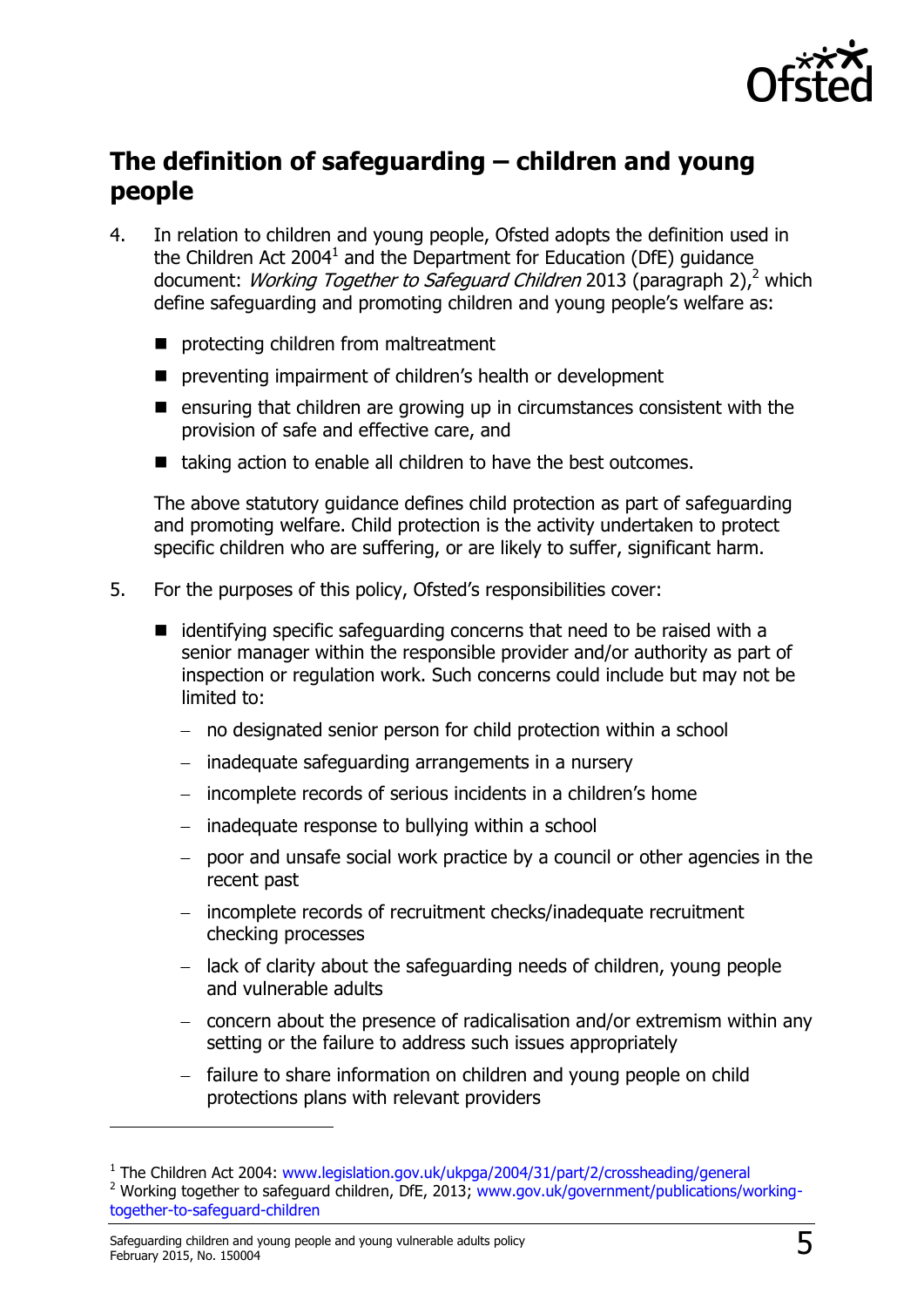

gathering evidence on the effectiveness of safeguarding arrangements to inform inspection judgements. (This will vary depending on the context and focus of the individual inspection)

- the role of designated staff in Ofsted's Application, Regulatory and Contact team in responding to notifications of serious incidents and child deaths
- **E** responding to specific child protection concerns about children at risk of significant harm that are likely to need to be referred through to social care services and possibly the police.

# <span id="page-5-0"></span>**Aims and objectives**

- 6. Ofsted has a broad remit and has a wide range of inspection and regulation activity which covers settings which also have broader safeguarding responsibilities. In all of this activity, as well as responding to immediate concerns, we will ensure that there is a clear focus on the safety and welfare of children, young people and vulnerable adults. This focus will be consistent across our inspection frameworks and our approach to inspection and regulation.
- 7. Ofsted will disseminate the learning from inspection outcomes and from serious case reviews in which Ofsted has participated to staff. This will maintain Ofsted's role as a learning organisation with a focus on continuous improvement and provide clarity about the roles and responsibilities of staff and inspectors, including those working for inspection service providers, in safeguarding children.
- 8. In inspection and regulation, we expect that providers will have appropriate measures in place to safeguard and promote the welfare of children and that they will bring matters requiring local attention to the relevant authorities.
- 9. All Ofsted staff and inspectors are required to complete an on-line basic safeguarding training and assessment programme, supplemented by a refresher module after three years, and to attend safeguarding training focussing on what constitutes safe settings. Staff and inspectors are therefore expected to have a good understanding of safeguarding concerns, including potential abuse and neglect of children and young people, which may come to light in the work place as well as in the settings we regulate and inspect.
- 10. Staff and inspectors who work in areas involving vulnerable adults are also required to complete an online training and assessment module on this aspect of safeguarding.
- 11. At whatever level we identify risks, Ofsted will highlight them and seek to ensure that appropriate steps are taken to safeguard the children concerned.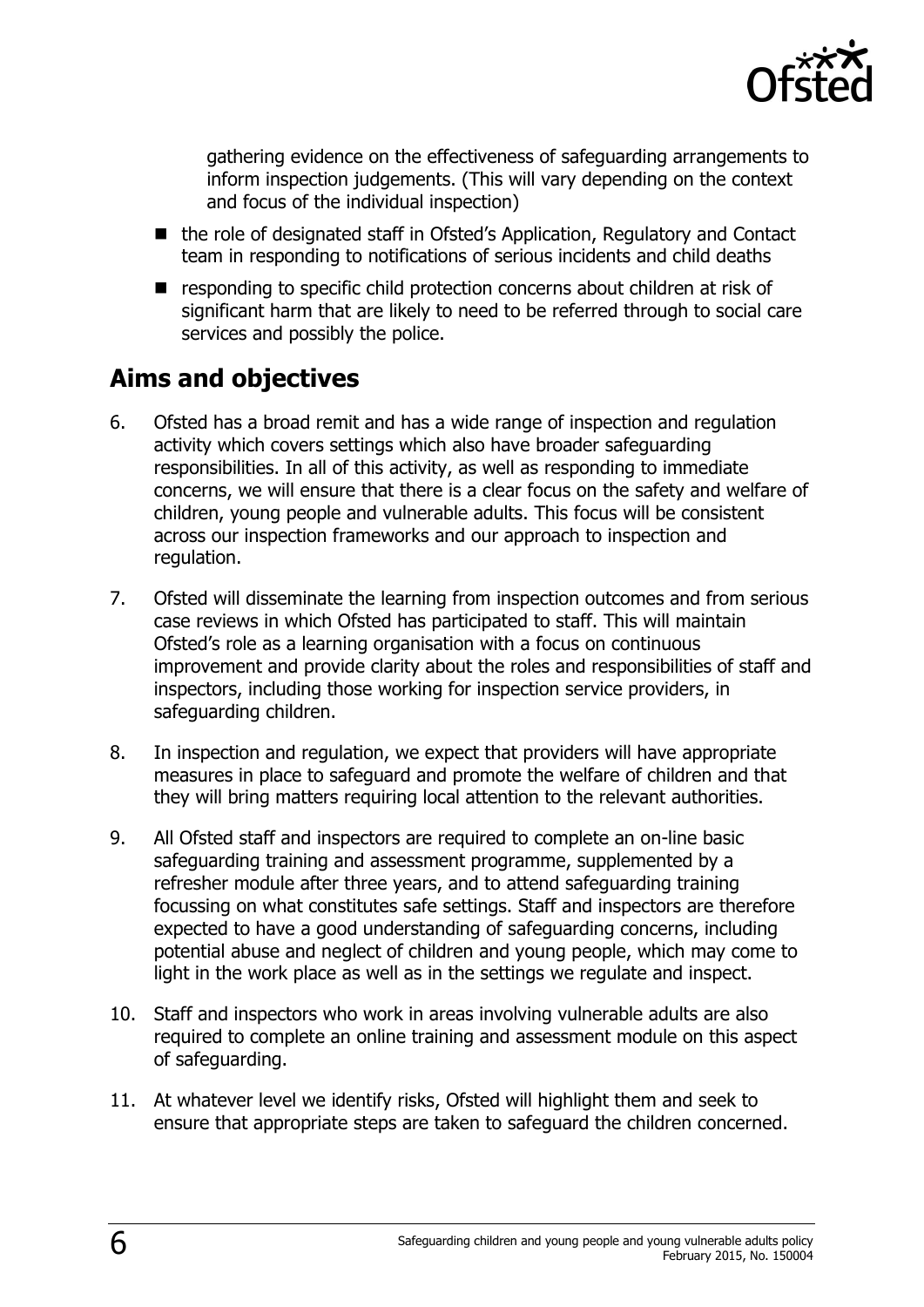

- 12. All Ofsted employees, and those who undertake work on Ofsted's behalf, must maintain a proper focus on safeguarding children, young people and vulnerable adults, and this must be reflected both in sound individual practice and in our internal policies and guidance. All permanent and contracted staff working with children and young people (including young people who are vulnerable adults) must:
	- $\blacksquare$  give highest priority to their safety and welfare
	- recognise, identify and respond to signs of abuse, neglect and other safeguarding concerns relating to children and young people
	- $\blacksquare$  respond appropriately to disclosure by a child, or young person, of abuse
	- **E** respond appropriately to allegations against staff, other adults and against themselves
	- understand and implement safe practice in carrying out their duties in inspection
	- $\blacksquare$  be alert to the risks which abusers, or potential abusers, may pose and vigorously pursue concerns to ensure that providers are able to demonstrate a similar level of commitment
	- be aware of the importance of the role of inspected services in promoting the safety and welfare of children and young people
	- contribute, as necessary, to all stages of Ofsted's safeguarding and protection processes.

## <span id="page-6-0"></span>**Ofsted's responsibilities**

- 13. Ofsted does not investigate individual child protection cases or referrals. Ofsted is not the statutory authority for the conduct of enquiries into specific child protection concerns; therefore, all staff should follow the procedures to ensure that all allegations or suspicions of abuse or significant harm to any child are reported to the children's services department<sup>3</sup> of the relevant local authority. We will share all relevant information with the respective statutory child protection agencies (children's services and/or police) without delay and within agreed protocols. The reasons for action taken, or not taken, by Ofsted will be clearly recorded.
- 14. Ofsted will ensure that it fulfils its responsibilities to work jointly with others to safeguard and promote the welfare of children and young people and, where necessary, to help bring to justice the perpetrators of crimes against children.
- 15. Ofsted will also fulfil its own responsibilities and powers as a regulator (e.g. in relation to early years and childcare settings and social care settings such as

j

<sup>3</sup> The term Children's Services is used throughout this document to include children's social care services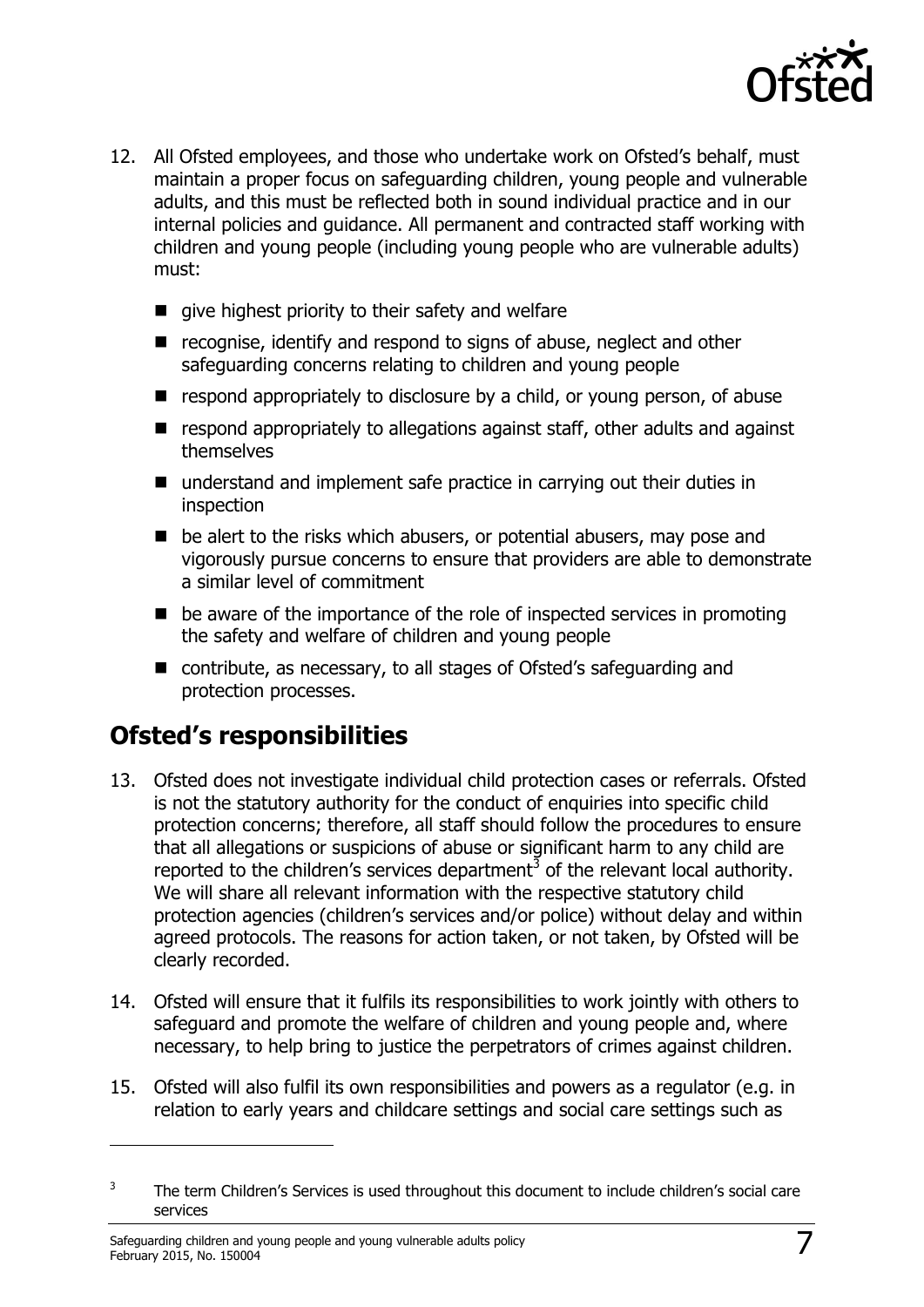

children's homes) and take whatever enforcement action is deemed necessary to protect children.

- 16. Ofsted is involved in a wide range of inspection, regulatory activity and surveys covering the following organisations and settings and functions:
	- state and independent day schools
	- residential special schools
	- pupil referral units
	- **boarding schools**
	- **E** residential children's homes
	- residential children's home with education on the premises
	- secure children's homes
	- secure training centres
	- **E** residential family centres
	- early years and childcare
	- vouth services
	- colleges
	- independent specialist colleges
	- work-based learning and training
	- $\blacksquare$  training of armed forces
	- $\blacksquare$  adult learning
	- $\blacksquare$  initial teacher training
	- fostering and adoption services and agencies
	- **P** private fostering arrangements
	- Children and Families Court Advisory Support Services (Cafcass)
	- youth offending teams (with HMI Probation)
	- young offender institutions (with HMI Prisons)
	- child protection
	- children looked after
- 17. Ofsted undertakes some of its inspection activity in partnership with other inspectorates. In some cases, Ofsted takes the lead when working with other inspectorates, in others the lead responsibility lies elsewhere. In all joint inspections, it is expected that the policy and procedures of the lead inspectorate will be followed when reporting a matter of concern. Notwithstanding this, individual inspectorates, including Ofsted, will need to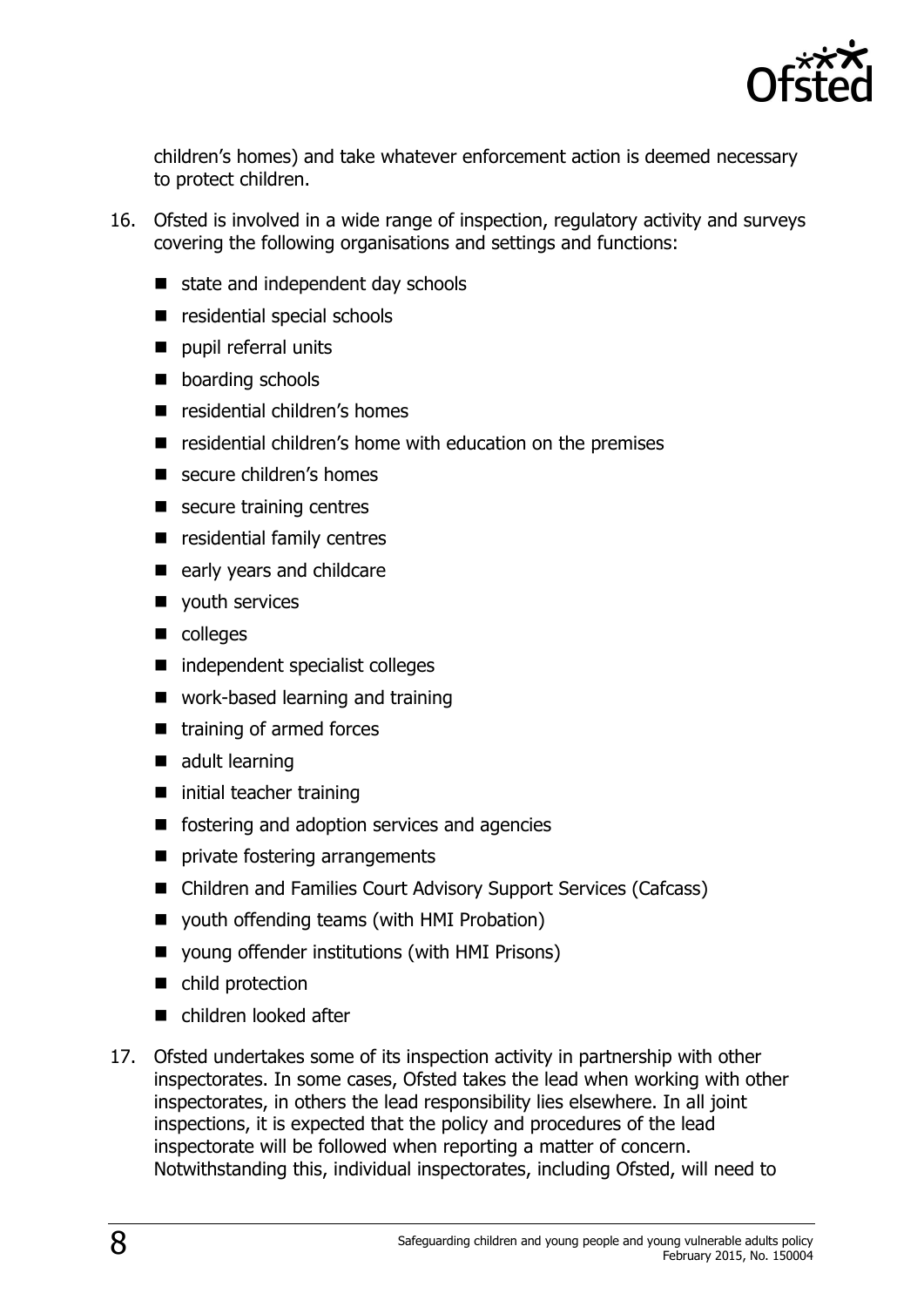

fulfil their own statutory responsibilities and comply with their own internal procedures.

# <span id="page-8-0"></span>**Safeguarding vulnerable adults**

- 18. The legal and policy basis for responding to concerns regarding the safeguarding and welfare of vulnerable adults is different from that of children and young people under 18. Working Together to Safeguard Children 2013 only applies to children and young people until they reach the age of 18. Any incidents or concerns relating to a young person of 18 years and over, even if still at school, are not covered by Local Safeguarding Children Boards or their procedures.
- 19. Government guidance in relation to adults is contained in the document 'No Secrets' and the previous Protection of Vulnerable Adults (POVA) guidance (now Adult's List guidance). $4$  Good practice guidance is also available through the Association of Directors of Social Services (ADSS) publication – Safeguarding Adults: A national framework of standards for good practice and outcomes in adult protection work. 5
- 20. However, it is important to be aware that following amendments to the Safeguarding Vulnerable Groups Act 2006, by the Protection of Freedoms Act 2012, adults are no longer deemed vulnerable because of their personal attributes, characteristics or abilities. An adult is considered 'vulnerable' if they receive a health, personal or social care service from a professional. Personal services would include, for example, help with financial matters, feeding, washing or dressing.
- 21. In this policy, the term 'vulnerable adults' is used for any persons over the age of 18 who meet the statutory definition in paragraph 18 above, and whose education or welfare falls to be considered under one of the Ofsted's remits set out in paragraph 16 above.

## **The definition of abuse of vulnerable adults**

22. The definition of abuse of adults is contained in 'No Secrets' (para 2.5). Abuse is a violation of an individual's human and civil rights by another person or persons. Abuse may consist of single or repeated acts. It may be physical, verbal or psychological, it may be an act of neglect or omission to act, or it may occur when a vulnerable person is persuaded to enter into a financial or sexual

j

<sup>&</sup>lt;sup>4</sup> No Secrets: quidance on protecting vulnerable adults in care, Department of Health, 2010: www.gov.uk/government/publications/no-secrets-guidance-on-protecting-vulnerable-adults-in-care

 $^5$  Safeguarding adults: a national framework of standards for good practice and outcomes in adult protection work, Association of Directors of Social Services, 2005: http://lx.iriss.org.uk/content/safeguarding-adults-national-framework-standards-good-practice-and-

outcomes-adult-protection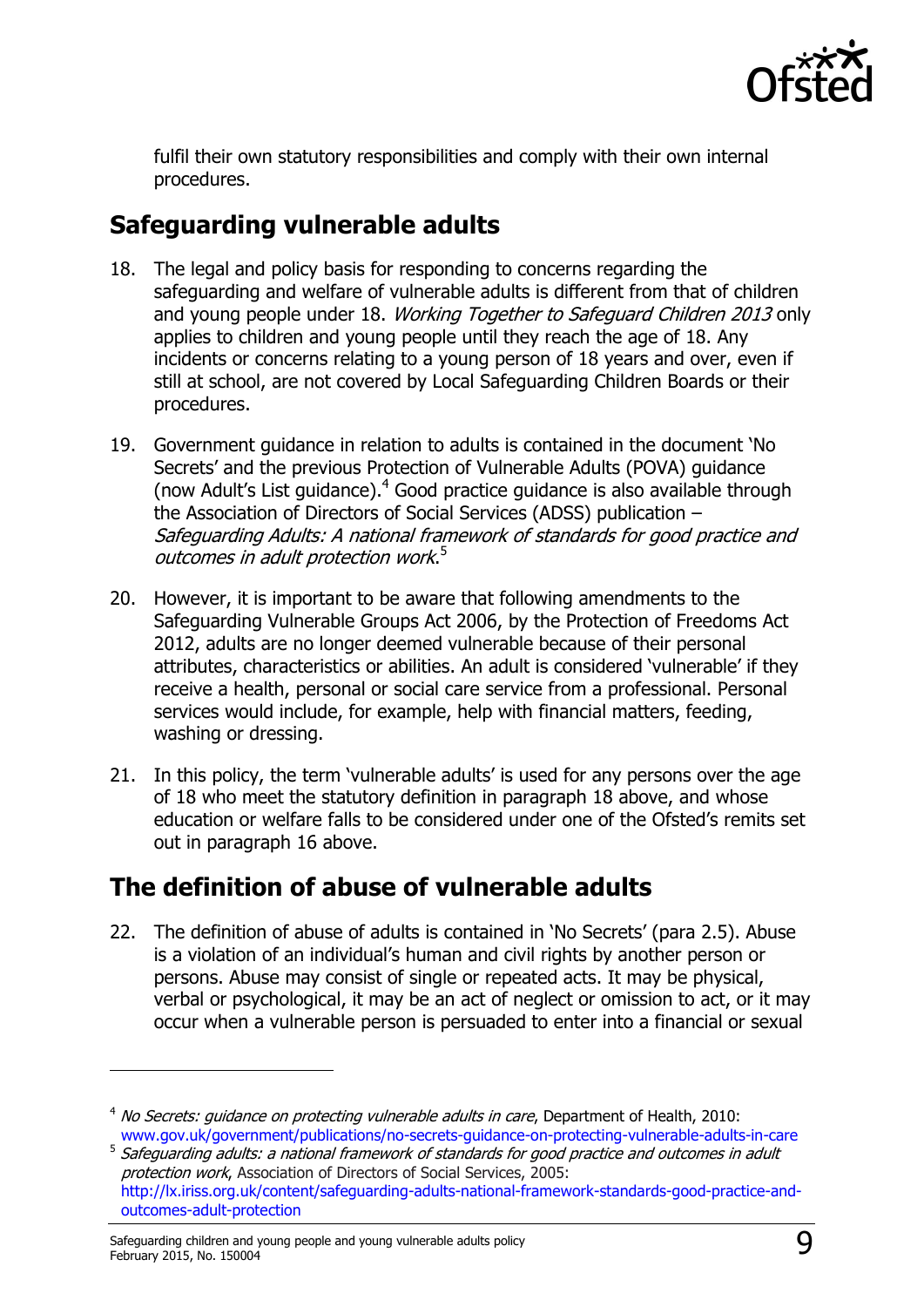

transaction to which he or she has not consented, or cannot consent. Abuse can occur in any relationship and may result in significant harm to, or exploitation of, the person subjected to it.

#### **Within this context abuse can take the form of:**

- $\blacksquare$  physical abuse including hitting, pushing, kicking, misuse of restraint or inappropriate sanctions
- $\blacksquare$  sexual abuse including sexual assault or acts to which the adult did not, or could not, consent
- $\blacksquare$  psychological abuse including emotional abuse, threats, deprivation of contact, humiliation, intimidation, coercion, verbal abuse, isolation or withdrawal from services
- $\blacksquare$  financial or material abuse including exploitation and pressure in connection to wills, property, inheritance or financial transactions
- $\blacksquare$  neglect or acts of omission including ignoring medical or physical care needs, withholding of medication or adequate nutrition and failure to provide access to appropriate health, social care or educational services discriminatory abuse – including racist, sexist and other forms of harassment.

# <span id="page-9-0"></span>**Ofsted's responsibilities**

- 23. Ofsted is committed to working with other agencies to ensure that people in settings that we inspect are safeguarded. People who use services have a right to live and work in environments free from abuse, neglect and discrimination. Please refer to Annex A for details of how Ofsted inspectors check that early years and social care providers ensure that any risks arising from individuals, other than staff or users, living on or accessing the premises (both those employed by the setting and those who do not work for the organisation), are determined, assessed and acted on.
- 24. Ofsted does not investigate issues of concern in relation to vulnerable adults. Local authorities and the police hold the lead responsibility for responding to allegations of abuse in relation to adults, and in coordinating the local interagency framework for safeguarding adults.
- 25. Ofsted will bring to the attention of the local authority social services and the police any concerns in relation to safeguarding or allegations of abuse identified through any part of its work.

# <span id="page-9-1"></span>**Ofsted Safeguarding Group**

26. Ofsted has established a cross-remit Safeguarding Group, chaired by the National Director, Social Care, to ensure that these arrangements are effective. The terms of reference of the group are: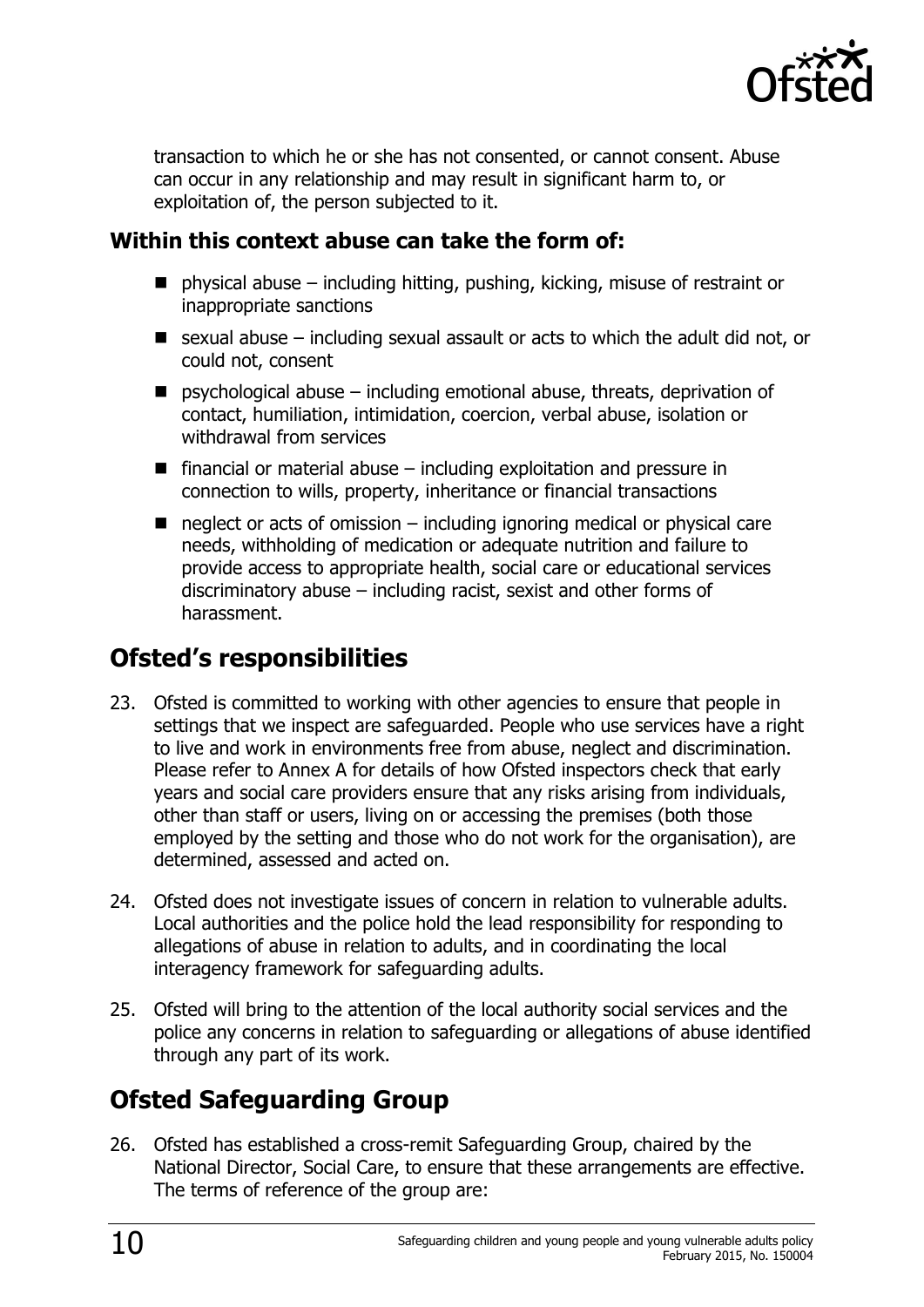

#### **Purpose**

27. To ensure that robust internal arrangements are in place with respect to Ofsted's responsibilities and duties for assuring safe and secure provision for children, young people and adult learners across all remits and includes work undertaken by contracted inspectors.

#### **Objectives**

- 28. The group is established as a sub-committee of the Operations Executive Board (OEB) and works across all inspection remits to improve safeguarding practice. It works to:
	- oversee the implementation and revision of Ofsted's safeguarding policy and procedures and review how effectively they are being applied in the field
	- provide a holistic view of serious incidents to ensure that cross-cutting issues are identified and appropriate action taken within defined timescales
	- consider and advise on the development of inspection methodologies to ensure that safeguarding issues are adequately addressed
	- consider Individual Management Reviews (IMRs) in respect of their quality and appropriateness, ensuring that actions are progressed, are dealt with correctly and appropriate policy/training is developed and disseminated where this is required
	- **E** ensure that Ofsted understands the key messages arising from its involvement in serious case reviews, ensures that these are disseminated and appropriate learning takes place
	- $\blacksquare$  oversee the delivery of the single safeguarding action plan, updated quarterly to reflect new/emerging issues
	- $\blacksquare$  annually assess the impact of the safeguarding action plan
	- $\blacksquare$  ensure that appropriate staff training and induction arrangements are developed and delivered, and the impact of these on practice is systematically and routinely evaluated
	- ensure that Ofsted's recruitment and other HR processes and procedures take appropriate account of safeguarding considerations
	- ensure all Ofsted staff and relevant colleagues from ISP are consistently communicated with on safeguarding matters
	- consider issues escalated from regions or corporate teams as they relate to safeguarding.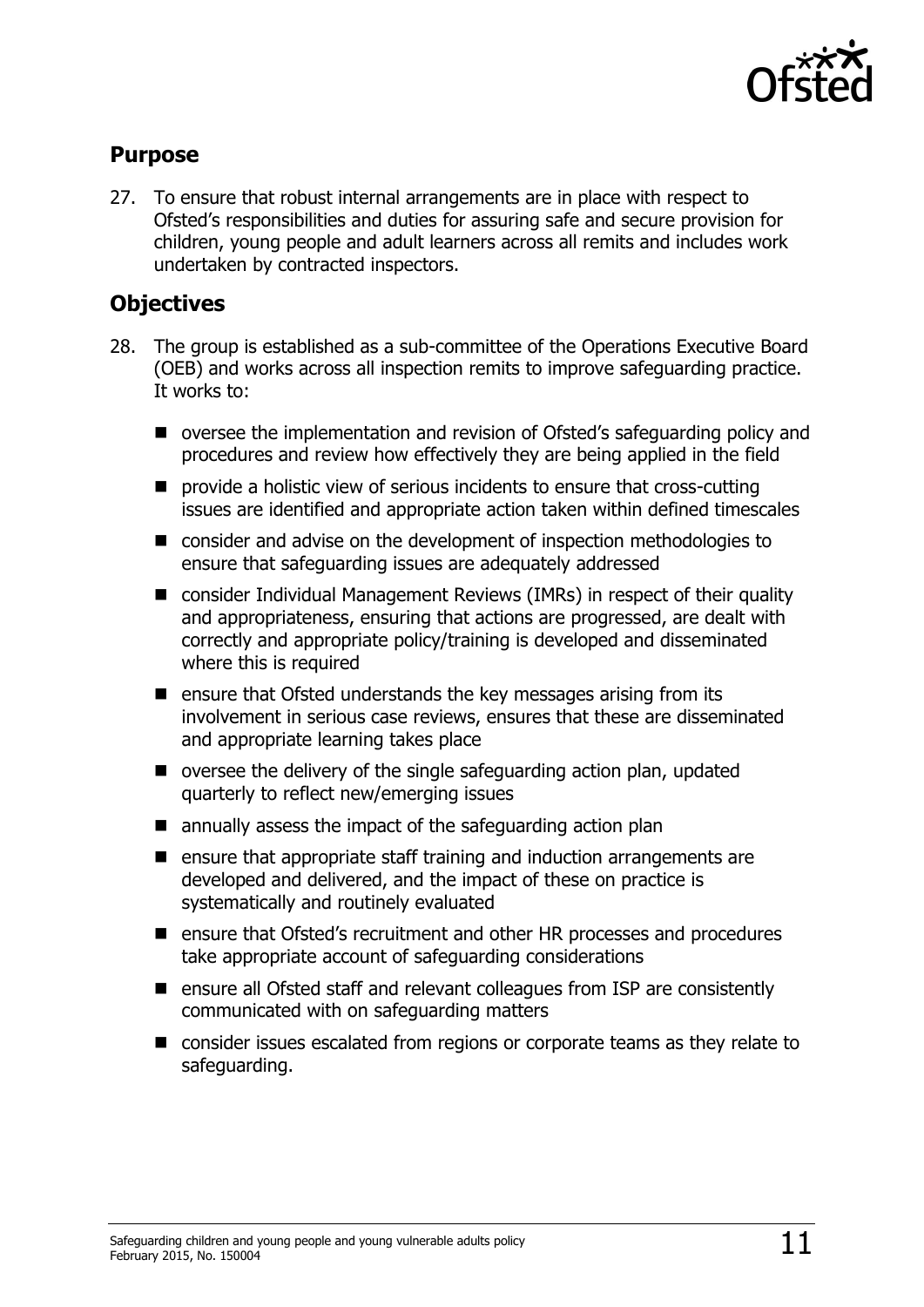

#### <span id="page-11-0"></span>**Annex A: Assessment of risk in settings, where children attend, because individuals reside on the premises or have access to children and young people**

- 29. This sets out details of how Ofsted inspectors check that early years and social care providers ensure that any risks arising from individuals, other than staff or users, living on or accessing the premises (both those employed by the setting and those who do not work for the organisation), are determined, assessed and acted on. $6$
- 30. During an inspection or registration visit, inspectors must explore whether anyone lives on the setting premises, $<sup>7</sup>$  or whether anyone other than staff and</sup> users of the service have access to the premises. This requirement applies to the inspection of any setting, which children attend and/or where they are resident, but not those (such as fostering or adoption agencies) where children are never present on the premises.
- 31. Inspectors need to be vigilant when assessing how the provider mitigates all risks, including those arising from any individuals living on the premises. They must avoid making assumptions about who has access to the premises. Inspectors must not allow more immediate concerns to overshadow their assessment of arrangements where an individual, not employed by the provider, lives on or has access to the premises; this is a key safeguarding issue. Access to the premises by other individuals must be assessed even where there may appear to be less risk. For example, just because those who have access are council staff does not, in itself, mitigate possible risk to children and young people. The assessment of access needs to take account of the age and vulnerability of the children or young people who attend, or who are resident at, the premises.
- 32. Where individuals other than members of staff reside on or in the vicinity of the premises, the provider must demonstrate that they have fully assessed any risks they may pose to children. In the case of a regulated setting, this is a regulatory requirement.<sup>8</sup> Inspectors should always establish if residential accommodation exists in, or in close proximity to, the premises, irrespective of whether anyone is actually living in that accommodation at the time of the

 $\overline{a}$ 

 $6$  In the case of childminders who operate on domestic premises, household members who live in and have access to the premises (but do not work for the organisation) are routinely checked by Ofsted.

 $<sup>7</sup>$  For the purposes of this guidance 'premises' is not restricted to the definition as set out in regulation</sup> (i.e. only those areas where the early years' service is provided; rather, it includes accommodation within the same main building, a completely self-contained apartment with a separate entrance which is part of that building, or a residence in the grounds.

 $^8$  In an early years setting this is a requirement where it pertains to the regulatory definition of 'the premises' (only those areas where the early years' service is provided). In the case of a children's home, it is a requirement that the registered person must ensure 'that the premises used for the purposes of the home are located so that children are effectively safeguarded'.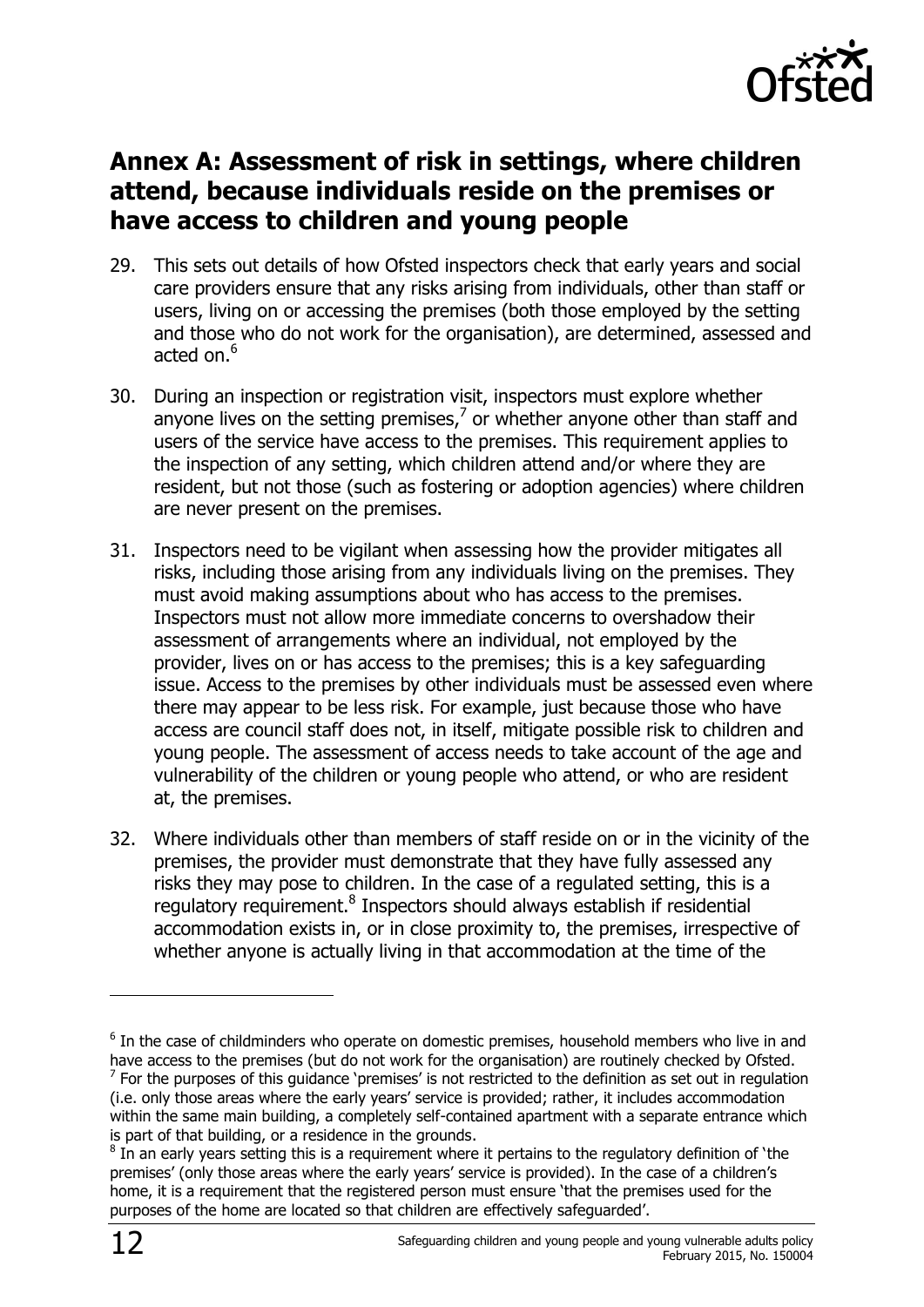

inspection (or registration visit). Inspectors should also establish who makes the decision about letting the accommodation (be that for rent or not) and what vetting of prospective tenants is undertaken before arranging any letting. Guidance on how this relates to particular settings will be available in servicespecific guidance.

- 33. Inspectors should take account of the availability of access to the premises through any linked residential accommodation. If for example, the residential area where the individual or individuals live constitutes a fire escape route (which would be unacceptable in settings where children reside), inspectors should take account of whether access into the setting is also possible by the individual living there, and whether children could gain access to the accommodation other than in the case of fire.
- 34. In evaluating the risks posed because of close residential accommodation for third parties, the inspector should take account of the provider's track record in responding appropriately to previous actions/requirements or recommendations. Where actions/requirements or recommendations have been made previously, these must be followed up.
- 35. Where residential premises are occupied by an individual who is not directly connected with the provision, inspectors should take account of:
	- $\blacksquare$  the views of children and, where appropriate, young people, parents and carers
	- $\blacksquare$  the behaviour of that individual and any impact that their presence in the vicinity has on the experiences and safety of children and young people.
- 36. Inspectors should test how well staff would deal with a safeguarding concern relating to a third party resident should it arise, and how they monitor the situation and implement safeguarding procedures.
- 37. If an inspector is concerned about the arrangements in a provision or setting and is unclear what to do, they should consult a more senior officer within Ofsted or the remit appropriate duty desk.
- 38. All aspects of the assessment of risk posed by any individual living on the premises or having access to children and young people must be fully recorded on the main remit electronic recording system (RSA, PIP, Office Base etc.). Where actions need to be taken, this should be in line with the Social care compliance handbook<sup>9</sup> and the Early childhood compliance handbook<sup>10</sup> in regulated settings and for non-regulated settings in line with Ofsted's

-

<sup>&</sup>lt;sup>9</sup> Social care compliance handbook, Ofsted, July 2015; [www.gov.uk/government/publications/social](http://www.gov.uk/government/publications/social-care-compliance-handbook-from-september-2014)[care-compliance-handbook-from-september-2014](http://www.gov.uk/government/publications/social-care-compliance-handbook-from-september-2014)

 $^{10}$  Early childhood compliance handbook, Ofsted, June 2015; [www.gov.uk/government/publications/compliance-investigation-and-enforcement-handbook-childcare.](http://www.gov.uk/government/publications/compliance-investigation-and-enforcement-handbook-childcare)